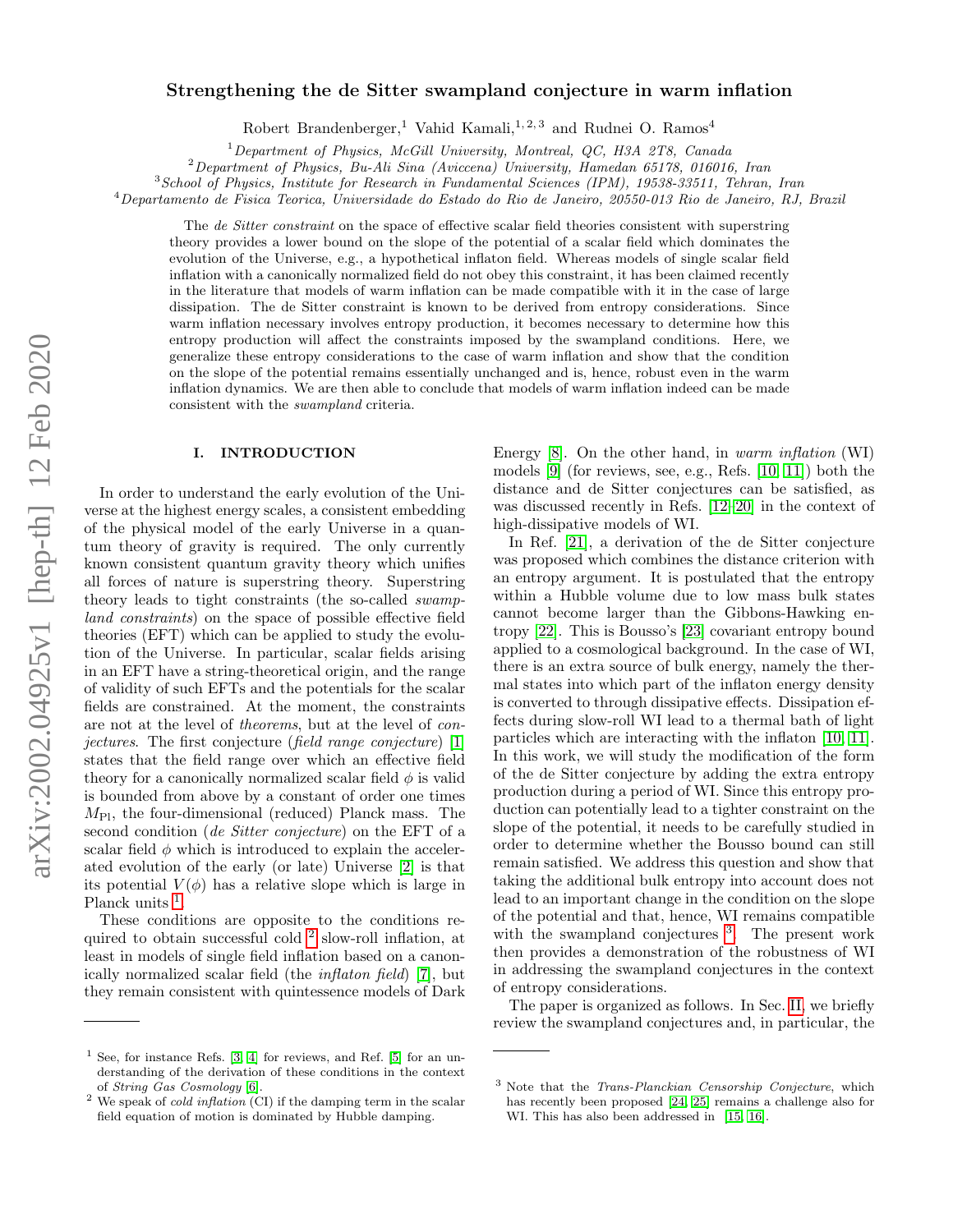de Sitter conjecture when addressed through entropy considerations. In Sec. [III](#page-2-0) we summarize the WI dynamics and discuss its application is the context of the present work. We explicitly show how the entropy production in WI changes the Bousso condition. In Sec. [IV,](#page-3-0) we discuss some general models of WI and different primordial inflaton potentials demonstrating the robustness of WI as far as its compatibility with the de Sitter conjecture is concerned. Finally, in Sec. [V,](#page-4-0) we give our conclusions.

## <span id="page-1-0"></span>II. SWAMPLAND CONJECTURES THROUGH ENTROPY CONSIDERATIONS

In Ref. [\[1\]](#page-5-0) it was argued that the range of applicability of any low energy EFT which results after compactification to four spacetime dimensions of a ten-dimensional string theory is constrained. Specifically, the change  $\Delta \phi$ of any scalar field arising in the EFT from its original point in field space obeys the upper bound

<span id="page-1-1"></span>
$$
\frac{\triangle \phi}{M_{\rm Pl}} \le c_1,\tag{2.1}
$$

where  $c_1$  is a constant of order one and  $M_{\text{Pl}} \equiv 1/$ √  $8\pi G\simeq$  $2.4 \times 10^{18}$ GeV is the reduced Planck mass, defined in terms of the usual Newton gravitational constant G. Equation [\(2.1\)](#page-1-1) is the distance conjecture. The reason for this bound is that if the scalar field moves a distance larger than that given by Eq.  $(2.1)$ , then a tower of new string states becomes low mass and must be included in the low energy EFT.

Later [\[2,](#page-5-1) [21,](#page-5-13) [26\]](#page-6-1), it was argued that the self-interaction potential of a scalar field which dominates the energy density of the Universe is constrained by one of the following conditions – either

<span id="page-1-3"></span> $|\nabla V|$ 

or

$$
\frac{|V|}{|V|} \ge \frac{c_2}{M_{\text{Pl}}},\tag{2.2}
$$

 $c<sub>2</sub>$ 

<span id="page-1-2"></span>
$$
\frac{\min(\nabla_i \nabla_j V)}{V} \le -\frac{c_3}{M_{\rm Pl}^2},\tag{2.3}
$$

where  $\nabla$  is the gradient in field space,  $c_2$  and  $c_3$  are universal and positive constants of order 1 and  $min(\nabla_i \nabla_j V)$ is the minimum eigenvalue of the Hessian  $\nabla_i \nabla V_j$  in an orthonormal frame. This means that either the potential is sufficiently steep, or else sufficiently tachyonic. The condition [\(2.3\)](#page-1-2) is used near the maximum of the potential, if it has one. Note that these conditions on the potential are trivially satisfied for a non-positive potential, or for  $M_{\rm Pl} \rightarrow \infty$  (see Refs. [\[1,](#page-5-0) [7,](#page-5-2) [21\]](#page-5-13)).

As shown in Ref. [\[21\]](#page-5-13), one can use entropy arguments to derive the first part of de Sitter conjecture, given by Eq.  $(2.2)$ , from the distance conjecture, Eq.  $(2.1)$ , in the weak coupling regime of string theory, where the physical observables are under control. To be specific, let us assume that  $\phi$  is an increasing function of time. The distance conjecture states that as  $\phi$  grows, there is an

increasing number  $N(\phi)$  of effective degrees of freedom which can be excited and which must enter into the low energy EFT. Specifically,

<span id="page-1-4"></span>
$$
N(\phi) \sim n(\phi) \exp\left(b \frac{\phi}{M_{\text{Pl}}}\right),\tag{2.4}
$$

is the number of light particles with small masses,

$$
m \sim \exp(-a\Delta\phi), \tag{2.5}
$$

where  $a$  and  $b$  in the above equations are constant parameters that depend on the mass gap and other features of the tower of string states and  $n(\phi)$  is a monotonic function of  $\phi$  with

<span id="page-1-10"></span>
$$
\frac{dn(\phi)}{d\phi} > 0. \tag{2.6}
$$

In an accelerating Universe with Hubble horizon  $R =$  $1/H$ , the increasing number of effective degrees of freedom given by Eq. [\(2.4\)](#page-1-4) leads to an increasing entropy of the tower of states, which can be parametrized by

<span id="page-1-5"></span>
$$
S_{\text{tower}}(N,R) = N^{\gamma} (M_{\text{Pl}} R)^{\delta}, \tag{2.7}
$$

where  $\gamma$  and  $\delta$  are constants. For example, if the new degrees of freedom behave as point particles, then  $\delta = 0$ . In the accelerating Universe the entropy [\(2.7\)](#page-1-5) is bounded by the Gibbons-Hawking entropy as [\[23\]](#page-5-15)

<span id="page-1-6"></span>
$$
N^{\gamma} (M_{\rm Pl} R)^{\delta} \le 8\pi^2 R^2 M_p^2. \tag{2.8}
$$

Assuming that the potential energy dominates the total energy content, we can express the Hubble rate in terms of the potential energy density and rewrite Eq. [\(2.8\)](#page-1-6) as

<span id="page-1-7"></span>
$$
\frac{V}{3M_{\rm Pl}^4} \le \left(\frac{8\pi^2}{N^{\gamma}}\right)^{1/(1-\delta/2)}.\tag{2.9}
$$

By taking the logarithm of both sides of Eq. [\(2.9\)](#page-1-7) and then differentiating with respect to  $\phi$ , we obtain

<span id="page-1-9"></span>
$$
\frac{V'}{V} \le -\frac{\gamma}{1 - \delta/2} (\ln(N))',\tag{2.10}
$$

where the prime in the above equation and the following ones denotes a derivative with respect to  $\phi$ <sup>[4](#page-1-8)</sup>. With our convention for the running of the field,  $V'$  is negative and, hence, Eq. [\(2.10\)](#page-1-9) reads

$$
\frac{|V'|}{V} \ge \frac{\gamma}{1 - \delta/2} (\ln(N))'. \tag{2.11}
$$

Using Eqs.  $(2.4)$  and  $(2.6)$ , we obtain

<span id="page-1-11"></span>
$$
\frac{|V'|}{V} \ge \frac{2\gamma}{2 - \delta} \left( \frac{n'}{n} + \frac{b}{M_p} \right)
$$

$$
> \frac{1}{M_p} \frac{2b\gamma}{2 - \delta},\tag{2.12}
$$

<span id="page-1-8"></span><sup>4</sup> Strictly speaking, this conclusion is valid provided that we consider situations when the inequality [\(2.9\)](#page-1-7) is close to being saturated.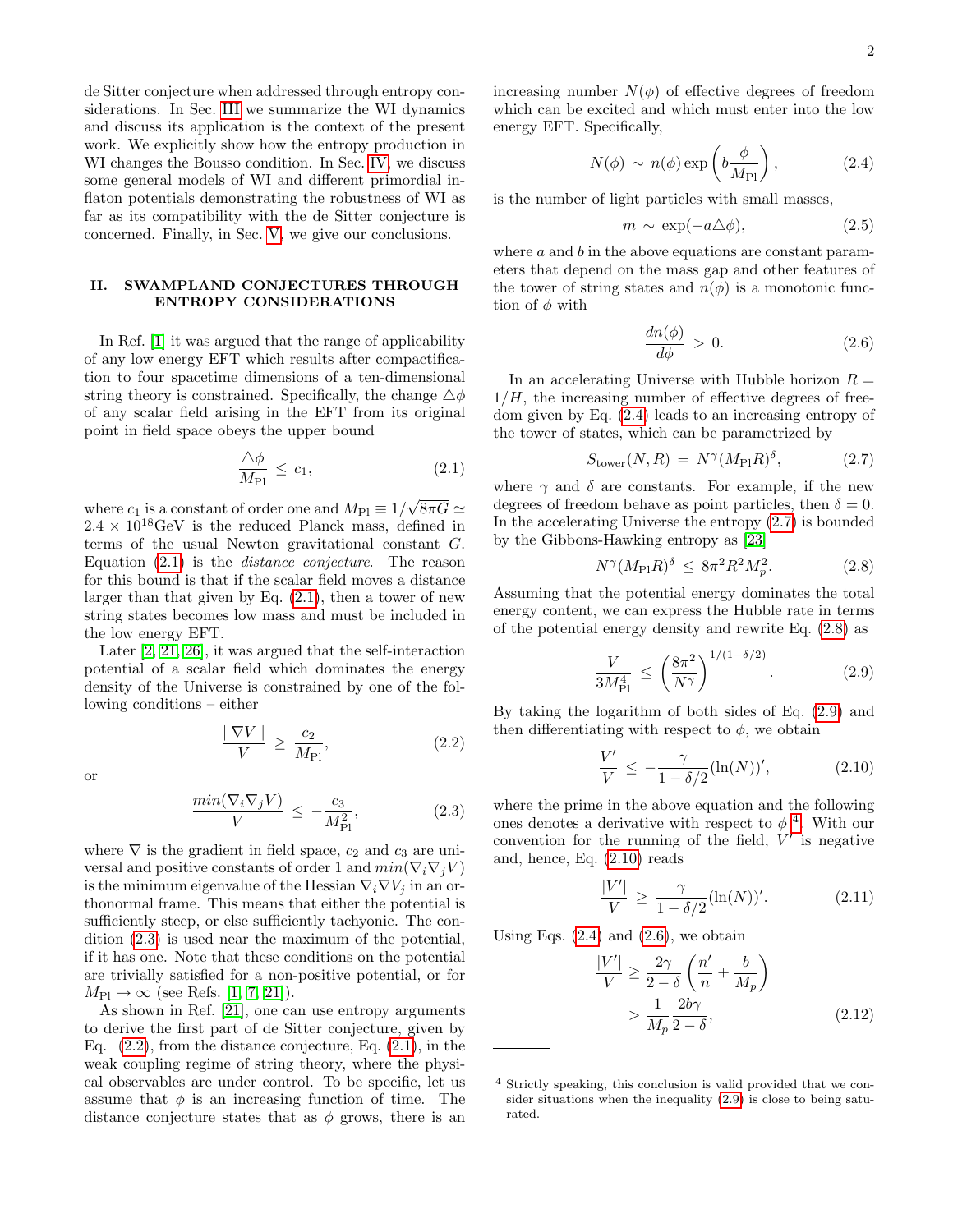where  $\delta < 2$  according to Ref. [\[21\]](#page-5-13). The result given by Eq. [\(2.12\)](#page-1-11) can be compared to the swampland de Sitter condition Eq.  $(2.2)$ , where the constant  $c_2$  is then identified to be given by

$$
c_2 = \frac{2b\gamma}{2 - \delta}.\tag{2.13}
$$

In the following section we will extend the above analysis to WI.

## <span id="page-2-0"></span>III. WARM INFLATION AND DE SITTER **CONJECTURE**

In the WI scenario, dissipative effects intrinsic to the interactions of the inflaton with other field degrees of freedom [\[10\]](#page-5-9) can lead to a sustainable radiation production throughout the inflationary expansion. Those interactions with other field degrees of freedom, for some region of parameters, can be nonnegligible, generating dissipation terms and converting a small fraction of vacuum energy density into radiation. When the magnitude of these dissipation terms is strong enough to compensate the redshift of the radiation by the expansion, a steady state can be produced, with the inflationary phase happening in a thermalized radiation bath. The background inflaton dynamics then becomes

<span id="page-2-2"></span>
$$
\ddot{\phi} + (3H + \Upsilon)\dot{\phi} + V' = 0,\tag{3.1}
$$

while the evolution equation for the radiation fluid energy density  $\rho_r$  is

<span id="page-2-1"></span>
$$
\dot{\rho}_r + 4H\rho_r = \Upsilon \dot{\phi}^2,\tag{3.2}
$$

where  $\Upsilon$  denotes the dissipative coefficient in WI and H is the Hubble parameter as usual. The entropy density s is related to the radiation energy density by  $Ts = (1 +$  $(w_r)\rho_r$ , where  $w_r$  is the thermal bath equation of state. Then, Eq. [\(3.2\)](#page-2-1) can be written in terms of the entropy density as

<span id="page-2-3"></span>
$$
T\dot{s} + 3HTs = \Upsilon \dot{\phi}^2, \qquad (3.3)
$$

where we have considered a thermalized radiation bath, i.e.,  $w_r = 1/3$ , as is typically the case in WI, where then

<span id="page-2-5"></span>
$$
\rho_r = \alpha T^4,\tag{3.4}
$$

where  $\alpha = \pi^2 g_*/30$  and  $g_*$  is the effective number of radiation degrees of freedom, while the associated entropy density is

$$
s = \frac{4}{3}\alpha T^3,\tag{3.5}
$$

During the slow-roll epoch, Eqs.  $(3.1)$ ,  $(3.2)$  and  $(3.3)$ become, respectively,

<span id="page-2-4"></span>
$$
3H(1+Q)\dot{\phi} \simeq -V',\tag{3.6}
$$

$$
\rho_r \simeq \frac{3Q}{4} \dot{\phi}^2,\tag{3.7}
$$

$$
Ts \simeq Q\dot{\phi}^2,\tag{3.8}
$$

where Q denotes the dissipation rate in WI, defined as

$$
Q \equiv \frac{\Upsilon}{3H},\tag{3.9}
$$

while for the Hubble parameter, since during WI we have that  $V \gg \rho_r$ , we have

<span id="page-2-6"></span>
$$
H^2 \simeq \frac{V}{3M_{\rm Pl}^2}.\tag{3.10}
$$

Combining Eqs. [\(3.6\)](#page-2-4) and [\(3.7\)](#page-2-4) and also using Eq.  $(3.4)$ , we obtain

<span id="page-2-10"></span>
$$
\alpha T^4 \simeq \frac{(V')^2}{12H^2} \frac{Q}{(1+Q)^2}.
$$
\n(3.11)

We can add the entropy of the thermal bath to the left-hand side of Eq. [\(2.8\)](#page-1-6). Demanding that the Bousso bound remains satisfied, we are then led to the condition

$$
N^{\gamma} (M_{\rm Pl} R)^{\delta} + \frac{4}{3} \pi s R^3 \leq 8 \pi^2 (M_{\rm Pl} R)^2, \quad (3.12)
$$

which implies that  $N$  is bounded by

<span id="page-2-7"></span>
$$
N^{\gamma} M_{\rm Pl}^{\delta} \le R^{3-\delta} \left( 8\pi^2 R^{-1} M_{\rm Pl}^2 - \frac{4}{3} \pi s \right). \quad (3.13)
$$

Assuming that the potential energy density dominates the total energy density, it then allows us to substitute for  $R = 1/H$  making use of the Friedmann equation in the slow-roll approximation, Eq. [\(3.10\)](#page-2-6), to obtain

$$
R = \sqrt{3} \frac{M_{\rm Pl}}{\sqrt{V}}.\tag{3.14}
$$

Making use of Eq. [\(2.4\)](#page-1-4), taking the logarithm of both sides of Eq. [\(3.13\)](#page-2-7) and differentiating with respect to the scalar field, we obtain

<span id="page-2-8"></span>
$$
\gamma \left( \frac{b}{M_{\text{Pl}}} + \frac{n'}{n} \right) \le -\frac{3 - \delta V'}{2 V} \times \left( 1 - \frac{1}{3 - \delta} \frac{1 - \frac{\dot{s}}{6 \pi M_{\text{Pl}}^2 \dot{H}}}{1 - \frac{s}{6 \pi M_{\text{Pl}}^2 H}} \right), (3.15)
$$

where we have made use of the relation

$$
\frac{4\pi}{3}s' \simeq \frac{2\pi}{3} \frac{V'}{V} H \frac{\dot{s}}{\dot{H}}.
$$
\n(3.16)

Comparing Eq.  $(3.15)$  to Eq.  $(2.12)$ , we have that the WI modification to the de Sitter swampland conjecture can be expressed as

$$
\frac{|V'|}{V} > \tilde{c}_2,\tag{3.17}
$$

where  $\tilde{c}_2$  is given by

<span id="page-2-9"></span>
$$
\tilde{c}_2 = \frac{2\gamma b}{3 - \delta} \left| 1 - \frac{1}{3 - \delta} \frac{1 - \frac{s}{6\pi M_{\rm Pl}^2 \dot{H}}}{1 + \frac{s}{6\pi M_{\rm Pl}^2 H}} \right|^{-1}.
$$
 (3.18)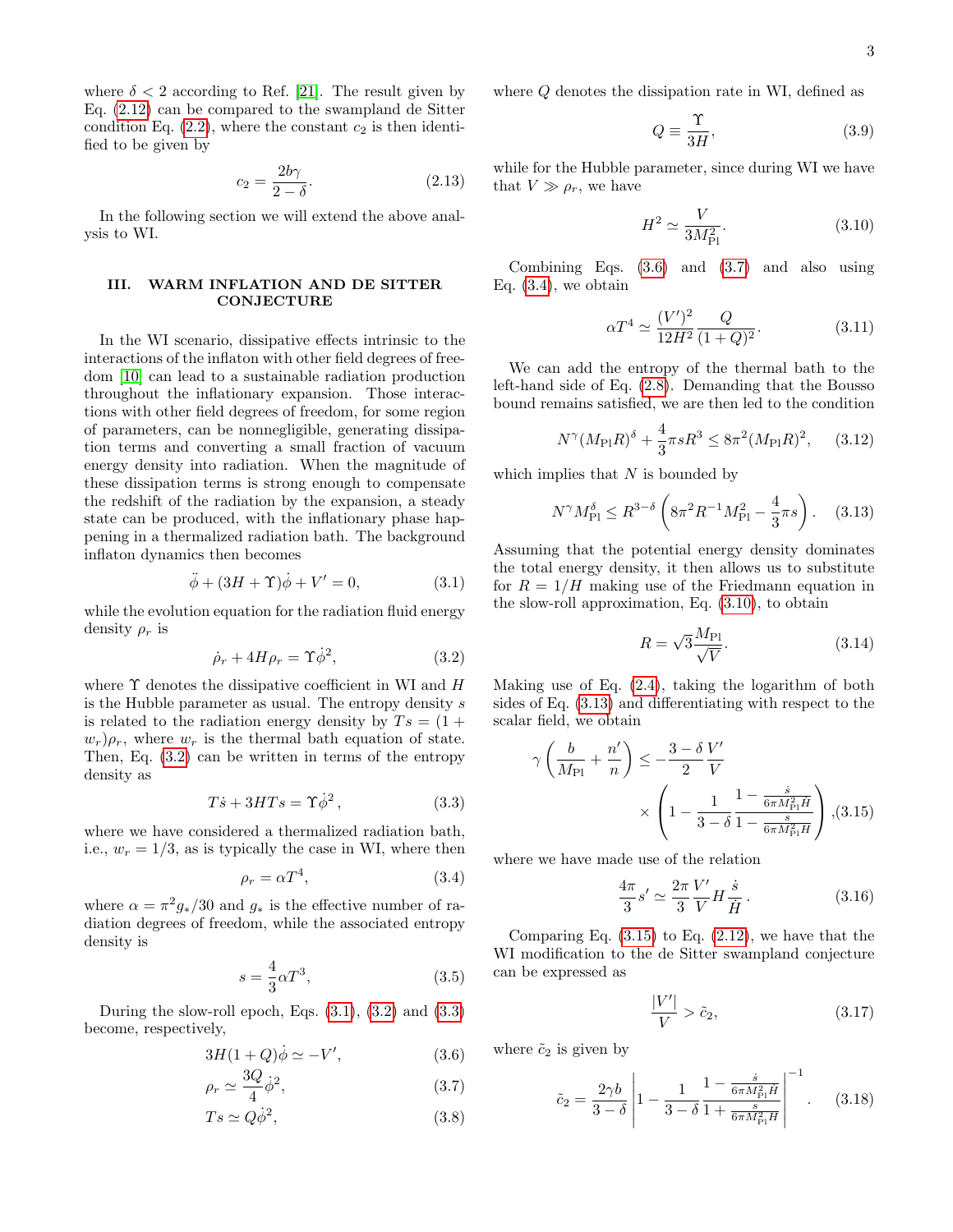To determine the magnitude of the WI modification in Eq. [\(3.18\)](#page-2-9), we need then to estimate values for the ratios  $s/H$  and  $\dot{s}/\dot{H}$ . First, note that we can write the ratio  $s/H$  as

$$
\frac{s}{H} \simeq \frac{Q\dot{\phi}^2}{TH} \simeq \frac{Q}{1+Q} 2M_{\rm Pl}^2 \frac{H}{T} \frac{\epsilon_{\phi}}{1+Q} \simeq \frac{Q}{1+Q} 2M_{\rm Pl}^2 \frac{H}{T} \epsilon_H,
$$
\n(3.19)

where we have used the slow-roll equations  $(3.6)$ ,  $(3.8)$ , [\(3.10\)](#page-2-6) and also that

$$
\epsilon_{\phi} = \frac{M_{\rm Pl}^2}{2} \left(\frac{V'}{V}\right)^2, \tag{3.20}
$$

and that in WI,

$$
\epsilon_H \equiv -\frac{\dot{H}}{H^2} = \frac{\epsilon_{\phi}}{1+Q}.\tag{3.21}
$$

Since in WI we have by definition that  $T > H$ , thus, we conclude that the quantity  $s/(6\pi M_{\rm Pl}^2 H)$  appearing in Eq.  $(3.18)$  is much smaller than 1,

<span id="page-3-1"></span>
$$
\frac{s}{6\pi M_{\rm Pl}^2 H} \simeq \frac{1}{3\pi} \frac{Q}{1+Q} \frac{H}{T} \epsilon_H \ll 1,
$$
 (3.22)

which is valid in both the weak and strong dissipative regimes in WI, i.e.,  $Q \ll 1$  and  $Q \gg 1$ , respectively, and recalling that current observations [\[27\]](#page-6-2) limit the slowroll parameter to values  $\epsilon_H \lesssim 10^{-2}$ . We also note that the result [\(3.22\)](#page-3-1) holds not only deep in the inflationary regime, but it also remains true through the end of inflation, when  $\epsilon_H \rightarrow 1$ . This is because typically the ratio  $T/H$  increases towards the end of inflation, which is a common feature of the known models of WI [\[28,](#page-6-3) [29\]](#page-6-4).

Next, we notice that the term  $\dot{s}/(6\pi M_{\rm Pl}^2 \dot{H})$  can also be expressed as

$$
\frac{\dot{s}}{6\pi M_{\rm Pl}^2 \dot{H}} = \frac{s}{6\pi M_{\rm Pl}^2 H} \frac{s'H}{sH'},\tag{3.23}
$$

and

$$
\frac{s'H}{sH'} \simeq 6\frac{T'V}{TV'}.\tag{3.24}
$$

Hence, Eq. [\(3.18\)](#page-2-9) becomes,

<span id="page-3-4"></span>
$$
\tilde{c}_2 \simeq \frac{2\gamma b}{3-\delta} \left| 1 - \frac{1}{3-\delta} \left[ 1 + \kappa \left( 1 - 6 \frac{T'V}{TV'} \right) + \mathcal{O}(\kappa^2) \right] \right|^{-1},\tag{3.25}
$$

where

$$
\kappa = \frac{s}{6\pi M_{\rm Pl}^2 H}.\tag{3.26}
$$

To study the change in the coefficient  $\tilde{c}_2$  between the cases of CI and WI we can parametrize the dissipation coefficient  $\Upsilon$  as follows,

<span id="page-3-2"></span>
$$
\Upsilon(T,\phi) = CT^n \phi^p M^{1-n-p},\tag{3.27}
$$

where  $C$  is a dimensionless constant (that carries the details of the microscopic model used to derive the dissipation coefficient, e.g., the different coupling constants of the model), M is a mass scale in the model and depends of its construction, while  $n$  and  $p$  are numerical powers, which can be either positive or negative numbers. The parametrization Eq. [\(3.27\)](#page-3-2) covers many different models of WI that have been proposed in the literature (see, e.g., Ref. [\[15\]](#page-5-17) and references therein). As an additional note, we should also point out that the dynamical stability of the background equations in WI requires that the power *n* in the dissipation coefficient Eq.  $(3.27)$  satisfies  $-4 < n < 4$ , which is valid in the weak  $(Q \ll 1)$  and strong  $(Q > 1)$  dissipative regimes of WI [\[30–](#page-6-5)[32\]](#page-6-6).

From Eqs. [\(3.11\)](#page-2-10) and [\(3.27\)](#page-3-2) we find that the functional relation between the temperature and the amplitude of the inflaton field can be expressed, in the high dissipative regime  $Q > 1$ , as

$$
T(\phi) \simeq \left[\frac{\sqrt{3}M_{\rm Pl}}{4\alpha} \frac{(V')^2}{C\phi^p V^{1/2}M^{1-n-p}}\right]^{\frac{1}{4+n}}, \quad (3.28)
$$

and, consequently, we find

<span id="page-3-3"></span>
$$
\frac{T'}{T} = \frac{1}{4+n} \left( 2\frac{V''}{V'} - \frac{1}{2}\frac{V'}{V} - \frac{p}{\phi} \right).
$$
 (3.29)

Substituting Eq.  $(3.29)$  in the ratio  $T'V/(TV')$  appearing in Eq. [\(3.25\)](#page-3-4), we find that

<span id="page-3-5"></span>
$$
\left. \frac{T'V}{TV'} \right|_{Q>1} \simeq \frac{1}{4+n} \left[ 2\frac{VV''}{(V')^2} - \frac{pV}{\phi V'} - \frac{1}{2} \right]. \tag{3.30}
$$

Likewise, working now in the low dissipative regime of WI,  $Q \ll 1$ , we find that

$$
T(\phi) \simeq \left[ \frac{\sqrt{3}M_{\rm Pl}^3}{12\alpha} \frac{C\phi^p M^{1-n-p}(V')^2}{V^{3/2}} \right]^{\frac{1}{4-n}}, \quad (3.31)
$$

and

$$
\frac{T'}{T} = \frac{1}{4-n} \left( 2\frac{V''}{V'} - \frac{3}{2}\frac{V'}{V} + \frac{p}{\phi} \right), \quad (3.32)
$$

which gives for the ratio  $T'V/(TV')$  the result

<span id="page-3-6"></span>
$$
\left. \frac{T'V}{TV'} \right|_{Q \ll 1} \simeq \frac{1}{4-n} \left[ 2\frac{VV''}{(V')^2} + \frac{pV}{\phi V'} - \frac{3}{2} \right]. \tag{3.33}
$$

## <span id="page-3-0"></span>IV. EXAMPLES

Using the results given by Eqs.  $(3.30)$  and  $(3.33)$ , we can find the form of  $\tilde{c}_2$  once the primordial inflaton potential is given. Let us consider some representative models next as examples.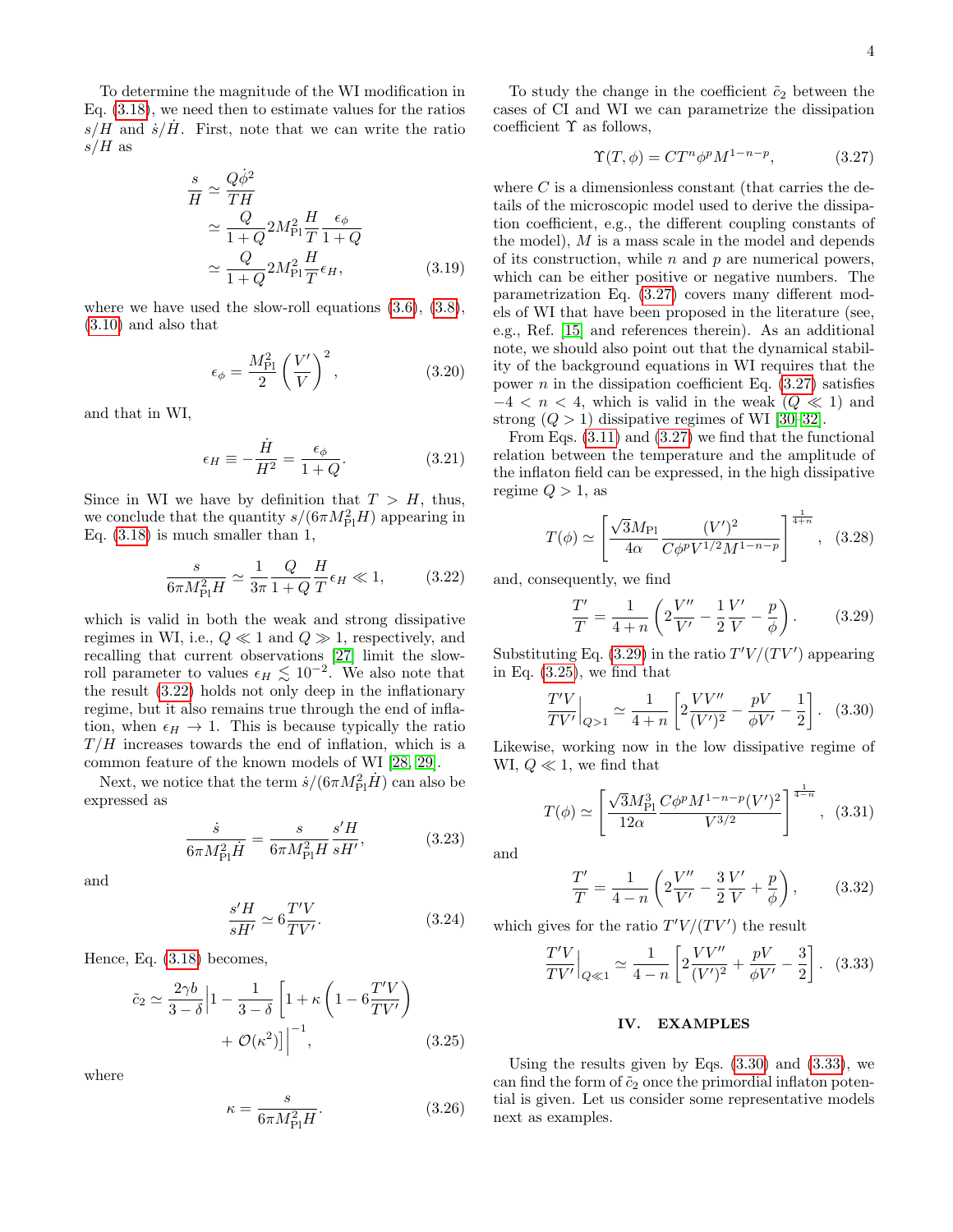## A. Monomials chaotic inflation models

Let us consider the case of monomial chaotic inflation models given by the primordial potential,

<span id="page-4-1"></span>
$$
V(\phi) = \frac{V_0}{2k} \left(\frac{\phi}{M_{\rm Pl}}\right)^{2k}.\tag{4.1}
$$

Cases with  $k = 1, 2$  and 3 are known to satisfy the observational constraints in the WI scenario [\[33,](#page-6-7) [34\]](#page-6-8).

Using Eq.  $(4.1)$  in Eqs.  $(3.30)$  and  $(3.33)$ , we find, respectively,

<span id="page-4-2"></span>
$$
\left. \frac{T'V}{TV'} \right|_{Q>1} = \frac{1}{4+n} \left( \frac{3}{2} - \frac{p+2}{2k} \right),\tag{4.2}
$$

and

<span id="page-4-3"></span>
$$
\left. \frac{T'V}{TV'} \right|_{Q \ll 1} = \frac{1}{4 - n} \left( \frac{1}{2} + \frac{p - 2}{2k} \right). \tag{4.3}
$$

We can consider in the above equations two previous well studied dissipation coefficients in WI and with a quartic inflaton potential  $(k = 2)$ : (a) A cubic in the temperature dissipation coefficient [\[35\]](#page-6-9),  $\Upsilon = CT^3/\phi^2$ , for which we have  $n = 3$  and  $p = -2$ . This gives for Eq. [\(4.2\)](#page-4-2) the result 3/14, while for Eq.  $(4.3)$  it gives  $-1/2$ ; (b) A linear in the temperature dissipation coefficient [\[28\]](#page-6-3),  $\Upsilon = CT$ , for which we have  $n = 1$  and  $p = 0$ . This gives for Eq.  $(4.2)$  the result  $1/5$ , while for Eq.  $(4.3)$  it gives 0. This remains true also for other more general dissipation coefficients, like the ones recently studied in Refs. [\[34,](#page-6-8) [36\]](#page-6-10). In all these cases we find that the ratio  $T'V/(TV')$  is in general smaller than 1. Thus,  $\tilde{c}_2 \simeq c_2$  is obtained for all these WI models.

#### B. Hilltop type of inflation models

Hilltop type of inflaton models are described by a potential of the form,

<span id="page-4-4"></span>
$$
V(\phi) = V_0 \left[ 1 - \beta \left( \frac{\phi}{M_{\text{Pl}}} \right)^{2k} \right]. \tag{4.4}
$$

These type of potentials, representing small field like models of inflations, can also be shown to be compatible with the observations in WI [\[33\]](#page-6-7), with the constant β in Eq. [\(4.4\)](#page-4-4) in general satisfying  $\beta \sim 10^{-2}$ .

As in the previous example, we find now that

<span id="page-4-5"></span>
$$
\frac{T'V}{TV'}\Big|_{Q>1}
$$
\n
$$
= \frac{1}{4+n} \left\{ \frac{\left[p - 2(2k-1)\right] \left[1 - \beta \left(\frac{\phi}{M_{\text{Pl}}}\right)^{2k}\right]}{2\beta k \left(\frac{\phi}{M_{\text{Pl}}}\right)^{2k}} - \frac{1}{2} \right\},\tag{4.5}
$$

and

<span id="page-4-6"></span>
$$
\frac{T'V}{TV'}\Big|_{Q\ll 1}
$$
\n
$$
= -\frac{1}{4-n} \left\{ \frac{\left[p + 2(2k-1)\right] \left[1 - \beta \left(\frac{\phi}{M_{\text{Pl}}}\right)^{2k}\right]}{2\beta k \left(\frac{\phi}{M_{\text{Pl}}}\right)^{2k}} + \frac{3}{2} \right\}.
$$
\n(4.6)

In the example studied for instance in Ref. [\[33\]](#page-6-7), where  $k = 1$  and  $\beta \sim 10^{-2}$ , we typically have  $\phi > 4M_{\text{Pl}}$  and ultraviolet completions for the potential [\(4.4\)](#page-4-4) are also expected in general to be in a scale  $m_{\text{UV}} \gg M_{\text{Pl}}$  when the potential is no longer unbounded. Considering also the most common dissipation terms used in the literature for WI, we expect that both Eqs.  $(4.5)$  and  $(4.6)$  to be not larger than order 1. Thus, here also we can predict that  $\tilde{c}_2 \simeq c_2$ .

### C. Generalized exponential type of inflation models

Inflation models of a generalized exponential form given by

<span id="page-4-7"></span>
$$
V(\phi) = V_0 e^{-\beta \left(\frac{\phi}{M_{\text{Pl}}}\right)^k},\tag{4.7}
$$

have also been studied recently in the literature and found regions of parameter space compatible with the observations in the WI scenario, at least for cases with  $k > 2$  (see, e.g., Ref. [\[37\]](#page-6-11)).

As in the previous examples, we now have that

$$
\left. \frac{T'V}{TV'} \right|_{Q>1} = \frac{1}{4+n} \left[ \frac{p - 2(k-1)}{\beta k \left( \frac{\phi}{M_{\text{Pl}}} \right)^k} + \frac{3}{2} \right],\tag{4.8}
$$

and

$$
\left. \frac{T'V}{TV'} \right|_{Q \ll 1} = -\frac{1}{4-n} \left[ \frac{p + 2(k-1)}{\beta k \left( \frac{\phi}{M_{\text{Pl}}} \right)^k} - \frac{1}{2} \right]. \tag{4.9}
$$

In the type of inflation models with the potential [\(4.7\)](#page-4-7) a scaling regime is fast approached when  $\hat{\beta}(\phi/M_{\text{Pl}})^k \gtrsim 1$ after the inflationary regime. In this case, both Eqs. [\(4.5\)](#page-4-5) and [\(4.6\)](#page-4-6) are found to be not larger than order 1. Even during inflation, at least for the examples studied in Ref. [\[37\]](#page-6-11), we find that the product  $\kappa[1 - 6T'V/(TV')]$ in Eq. [\(3.25\)](#page-3-4) is always found to be much smaller than 1. Thus, here we also find  $\tilde{c}_2 \simeq c_2$ .

### <span id="page-4-0"></span>V. CONCLUSIONS

We have generalized the derivation of the *de Sitter con*straint on effective field theories consistent with quantum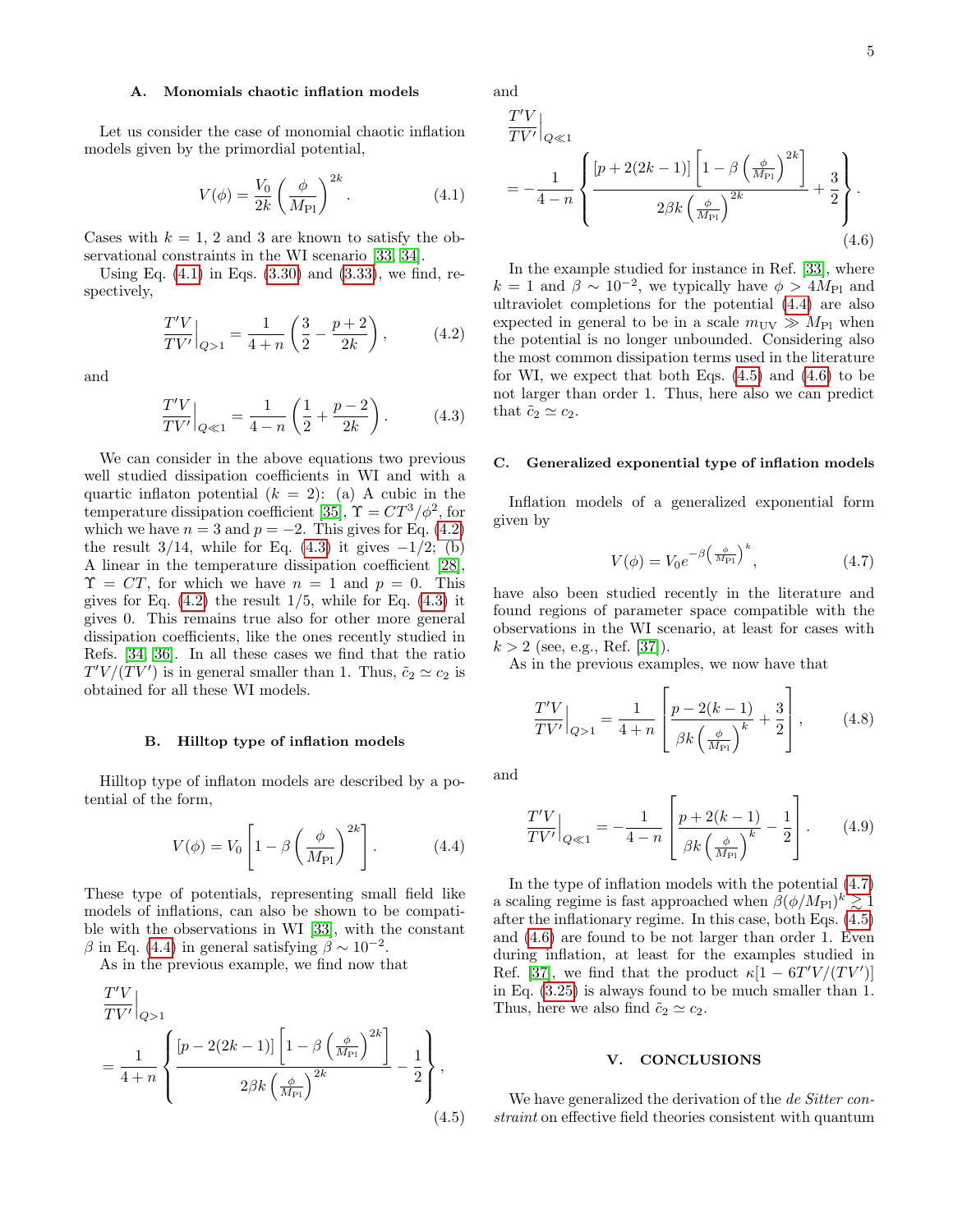gravity to the case of WI. We have shown that the condition on the slope of the scalar field potential is changed in a minimal way due to the entropy effects inherent of the WI dynamics. We have studied general classes of dissipation terms currently found in the WI literature and which are able to lead to consistent observational quantities. Different broad classes of primordial inflaton potentials were also studied. For all these cases, we found that the WI correction to the de Sitter swampland condition is always negligible. Hence, the warm inflation scenario can indeed be made compatible with the swampland conditions and we have demonstrated here that this

- <span id="page-5-0"></span>[1] H. Ooguri and C. Vafa, "On the Geometry of the String Landscape and the Swampland," Nucl. Phys. B 766, 21 (2007) doi:10.1016/j.nuclphysb.2006.10.033 [\[hep](http://arxiv.org/abs/hep-th/0605264)[th/0605264\]](http://arxiv.org/abs/hep-th/0605264).
- <span id="page-5-1"></span>[2] G. Obied, H. Ooguri, L. Spodyneiko and C. Vafa, "De Sitter Space and the Swampland," [arXiv:1806.08362](http://arxiv.org/abs/1806.08362) [hepth].
- <span id="page-5-3"></span>[3] T. D. Brennan, F. Carta and C. Vafa, "The String Landscape, the Swampland, and the Missing Corner," PoS TASI 2017, 015 (2017) doi:10.22323/1.305.0015 [\[arXiv:1711.00864](http://arxiv.org/abs/1711.00864) [hep-th]].
- <span id="page-5-4"></span>[4] E. Palti, "The Swampland: Introduction and Review," [arXiv:1903.06239](http://arxiv.org/abs/1903.06239) [hep-th].
- <span id="page-5-5"></span>[5] S. Laliberte and R. Brandenberger, "String Gases and the Swampland," [arXiv:1911.00199](http://arxiv.org/abs/1911.00199) [hep-th].
- <span id="page-5-6"></span>[6] R. H. Brandenberger and C. Vafa, "Superstrings In The Early Universe," Nucl. Phys. B 316, 391 (1989).
- <span id="page-5-2"></span>[7] P. Agrawal, G. Obied, P. J. Steinhardt and C. Vafa, "On the Cosmological Implications of the String Swampland," Phys. Lett. B 784, 271 (2018) doi:10.1016/j.physletb.2018.07.040 [\[arXiv:1806.09718](http://arxiv.org/abs/1806.09718) [hep-th]].
- <span id="page-5-7"></span>[8] L. Heisenberg, M. Bartelmann, R. Brandenberger and A. Refregier, "Dark Energy in the Swampland," Phys. Rev. D 98, no. 12, 123502 (2018) doi:10.1103/PhysRevD.98.123502 [\[arXiv:1808.02877](http://arxiv.org/abs/1808.02877) [astro-ph.CO]].
- <span id="page-5-8"></span>[9] A. Berera, "Warm inflation," Phys. Rev. Lett. 75, 3218 (1995) doi:10.1103/PhysRevLett.75.3218 [\[astro](http://arxiv.org/abs/astro-ph/9509049)[ph/9509049\]](http://arxiv.org/abs/astro-ph/9509049).
- <span id="page-5-9"></span>[10] A. Berera, I. G. Moss and R. O. Ramos, "Warm Inflation and its Microphysical Basis," Rept. Prog. Phys. 72, 026901 (2009) doi:10.1088/0034-4885/72/2/026901 [\[arXiv:0808.1855](http://arxiv.org/abs/0808.1855) [hep-ph]].
- <span id="page-5-10"></span>[11] M. Bastero-Gil and A. Berera, "Warm inflation model building," Int. J. Mod. Phys. A 24, 2207 (2009) doi:10.1142/S0217751X09044206 [\[arXiv:0902.0521](http://arxiv.org/abs/0902.0521) [hepph]].
- <span id="page-5-11"></span>[12] S. Das, "Note on single-field inflation and the swampland criteria," Phys. Rev. D 99, no. 8, 083510 (2019) doi:10.1103/PhysRevD.99.083510 [\[arXiv:1809.03962](http://arxiv.org/abs/1809.03962) [hep-th]].
- [13] M. Motaharfar, V. Kamali and R. O. Ramos, "Warm inflation as a way out of the swampland," Phys. Rev. D **99**,

# ACKNOWLEDGMENTS

The research at McGill is supported in part by funds from NSERC and from the Canada Research Chair program. The visit of VK to McGill has also been supported in part by the McGill Space Institute. R.O.R. is partially supported by research grants from Conselho Nacional de Desenvolvimento Científico e Tecnológico (CNPq), Grant No. 302545/2017-4, and Fundação Carlos Chagas Filho de Amparo `a Pesquisa do Estado do Rio de Janeiro (FAPERJ), Grant No. E-26/202.892/2017.

no. 6, 063513 (2019) doi:10.1103/PhysRevD.99.063513 [\[arXiv:1810.02816](http://arxiv.org/abs/1810.02816) [astro-ph.CO]].

- [14] M. Bastero-Gil, A. Berera, R. Hernández-Jiménez and J. G. Rosa, "Warm inflation within a supersymmetric distributed mass model," Phys. Rev. D 99, no. 10, 103520 (2019) doi:10.1103/PhysRevD.99.103520 [\[arXiv:1812.07296](http://arxiv.org/abs/1812.07296) [hep-ph]].
- <span id="page-5-17"></span>[15] V. Kamali, M. Motaharfar and R. O. Ramos, "Warm brane inflation with an exponential potential: a consistent realization away from the swampland," Phys. Rev. D 101, no. 2, 023535 (2020) doi:10.1103/PhysRevD.101.023535 [\[arXiv:1910.06796](http://arxiv.org/abs/1910.06796)  $\left[\text{gr-qc}\right]$ .
- <span id="page-5-18"></span>[16] A. Berera and J. R. Calderón, "Trans-Planckian censorship and other swampland bothers addressed in warm inflation," Phys. Rev. D 100, no. 12, 123530 (2019) doi:10.1103/PhysRevD.100.123530 [\[arXiv:1910.10516](http://arxiv.org/abs/1910.10516) [hep-ph]].
- [17] V. Kamali, "Non-minimal Higgs inflation in the context of warm scenario in the light of Planck data," Eur. Phys. J. C 78, no. 11, 975 (2018) doi:10.1140/epjc/s10052-018- 6449-x [\[arXiv:1811.10905](http://arxiv.org/abs/1811.10905) [gr-qc]].
- [18] V. Kamali, "Warm pseudoscalar inflation," Phys. Rev. D 100, no. 4, 043520 (2019) doi:10.1103/PhysRevD.100.043520 [\[arXiv:1901.01897](http://arxiv.org/abs/1901.01897)  $\left[\text{gr-}\text{qc}\right]$ .
- [19] V. Kamali, "Reheating After Swampland Conjecture," JHEP 2001, 092 (2020) doi:10.1007/JHEP01(2020)092 [\[arXiv:1902.00701](http://arxiv.org/abs/1902.00701) [gr-qc]].
- <span id="page-5-12"></span>[20] G. Goswami and C. Krishnan, "Swampland, Axions and Minimal Warm Inflation," [arXiv:1911.00323](http://arxiv.org/abs/1911.00323) [hep-th].
- <span id="page-5-13"></span>[21] H. Ooguri, E. Palti, G. Shiu and C. Vafa, "Distance and de Sitter Conjectures on the Swampland," Phys. Lett. B 788, 180 (2019) doi:10.1016/j.physletb.2018.11.018 [\[arXiv:1810.05506](http://arxiv.org/abs/1810.05506) [hep-th]].
- <span id="page-5-14"></span>[22] G. W. Gibbons and S. W. Hawking, "Cosmological Event Horizons, Thermodynamics, and Particle Creation," Phys. Rev. D 15, 2738 (1977). doi:10.1103/PhysRevD.15.2738
- <span id="page-5-15"></span>[23] R. Bousso, "A Covariant entropy conjecture," JHEP 9907, 004 (1999) doi:10.1088/1126-6708/1999/07/004 [\[hep-th/9905177\]](http://arxiv.org/abs/hep-th/9905177).
- <span id="page-5-16"></span>[24] A. Bedroya and C. Vafa, "Trans-Planckian Censorship and the Swampland," [arXiv:1909.11063](http://arxiv.org/abs/1909.11063) [hep-th].